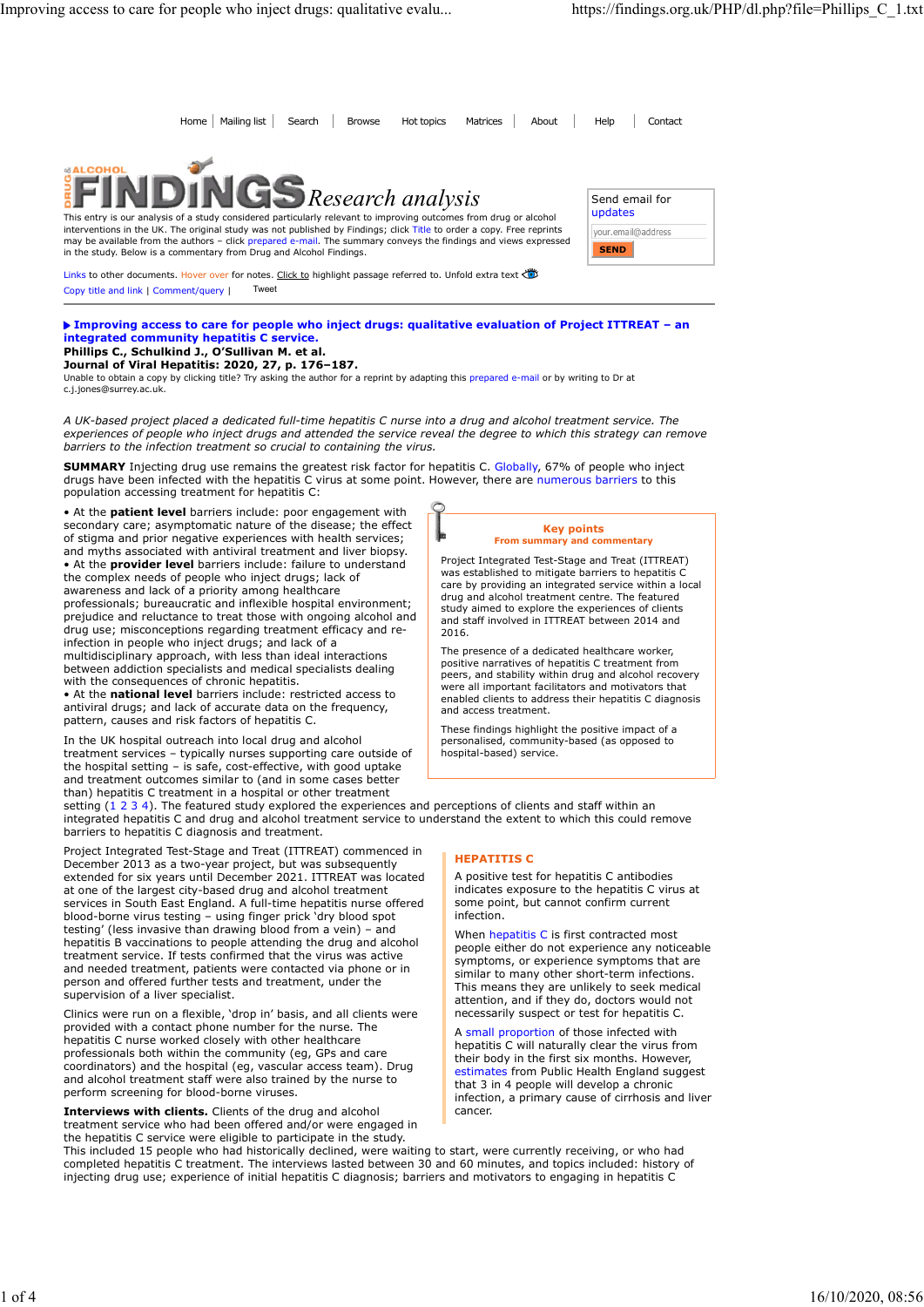testing and treatment; experiences of other healthcare services, including in the community; and areas for future service improvement.

All interview participants were self-described as being of white ethnicity and 80% were male. Most were aged 35–44 years (40%) or 45–54 (40%). Nearly half (47%) were unemployed, and all were people who currently or formerly injected illicit drugs. Two had successfully completed their 'rehabilitation', and the rest considered their recovery to be ongoing. Of the 15 interviews, 11 took place in 2014 and 2015 during the transition from interferon-based medication to direct-acting antiviral medication; the remainder were completed in 2016. Most interviewed clients had received or were receiving interferon-based hepatitis C treatment. [Compared with interferon-based treatments, direct-acting antiviral medications can be taken orally (as opposed to injected), are taken over a shorter period of time, are associated with fewer side effects, and have a higher rate of effectiveness.]

Focus groups with staff. All staff based at the drug and alcohol treatment service (excluding the hepatitis C nurse) were invited to participate in one of two focus groups. Each focus group lasted an hour and included: the challenges in hepatitis C testing and treatment uptake; experiences of hospital and communitybased services; and areas for future service improvement.

The 15 participating members of staff were roughly equally split between men and women, most (75%) were aged 45–54 years, and almost all (93%) described themselves as being of white ethnicity. Duration of employment at the drug and alcohol treatment ranged from 1 to 20 years.

# Main findings

#### Facilitators to accessing hepatitis C care

# 1. Trusting client–provider relationships

The close relationship between clients and their key worker/care coordinator at the drug and alcohol treatment service was clear. This relationship acted as an entry point into hepatitis C care. Staff described initiating discussions around hepatitis C care and then referring clients to the onsite hepatitis nurse once they were ready to engage. Interestingly, the way staff perceived it was that their role was to 'sell' hepatitis C care.

The relationship between clients and the hepatitis C nurse was also central to their engagement with Project ITTREAT. Participants valued her non-judgemental, personal and friendly approach. The interviews highlighted the importance of a holistic and personalised approach when the nurse engaged with clients – supporting their housing applications and mental health needs, for example, as well as their hepatitis C treatment.

#### 2. Hepatitis C care as part of the recovery pathway

Successful recovery from drug and alcohol dependence empowered clients to seek hepatitis C treatment. Both clients and staff also saw hepatitis C treatment as the natural, next step in the recovery pathway. Infection was inextricably linked to drug use; once stable in recovery, participants wanted to disassociate themselves from the stigma attached to hepatitis C infection.

"I suppose some of it ties into the stigma again, you know I wanted to be clear and, you know, as free from anything drug-related … as quickly as possible." (Participant number 1, four years since diagnosis)

Following recovery, participants expressed both a greater awareness of the health impacts of untreated hepatitis C and a heightened sense of their own mortality. With the picture no longer clouded by withdrawal symptoms, clients were more likely to attribute their physical symptoms to hepatitis C, which acted as a motivator to seeking treatment.

## 3. Mitigation of previous negative experiences of secondary care

Clients expressed reluctance to engage in hospital-based health services for either their general health needs or for hepatitis C treatment. Mistrust, fear and bad experiences of hospitals were widely reported. Project ITTREAT removed many of these experiences by sidestepping hospitals. Being able to access hepatitis C care without having to attend the hospital-based services was positively welcomed.

"And you do hear people talking about their bad experiences: feeling judged up at A&E. I think self-worth and self-esteem has got a lot to do with going up to the hospital: "I'm not worthy of their time", "[my problems are] self-inflicted", "why should they care about me?"" (Staff member, focus group number 1)

Hospital-based bureaucracy emerged as a system-level barrier, especially the inconvenience of travelling to hospital, the inflexibility of appointment times, and lengthy appointment waits. These were overcome by the flexible approach adopted by ITTREAT.

## 4. Positive narratives of hepatitis C care

Clients and staff members discussed the influence of 'word of mouth' stories of hepatitis C treatment from peers in recovery. Negative stories have dissuaded clients from seeking treatment, but positive narratives encourage participants to engage in care, especially, clients' experiences with direct-acting antiviral medication.

"I found out about the new treatment that's available, and thought I'd wait. And then I forgot about it; conveniently shoved it in that place that you don't think about it, and [Hepatitis C nurse] called me and said, "do you wanna go up for a trial on this?" So were just waiting to hear ... I think it's here, well it's through [Hepatitis C nurse] – she'd be able to tell you and it's the shorter treatment and it doesn't have the depression side effects. And to be honest I'd wait years for that treatment, rather than take the risk of having the negative side effects." (Participant number 3, 20 months since diagnosis)

# Barriers to accessing hepatitis C care

1. Lack of stability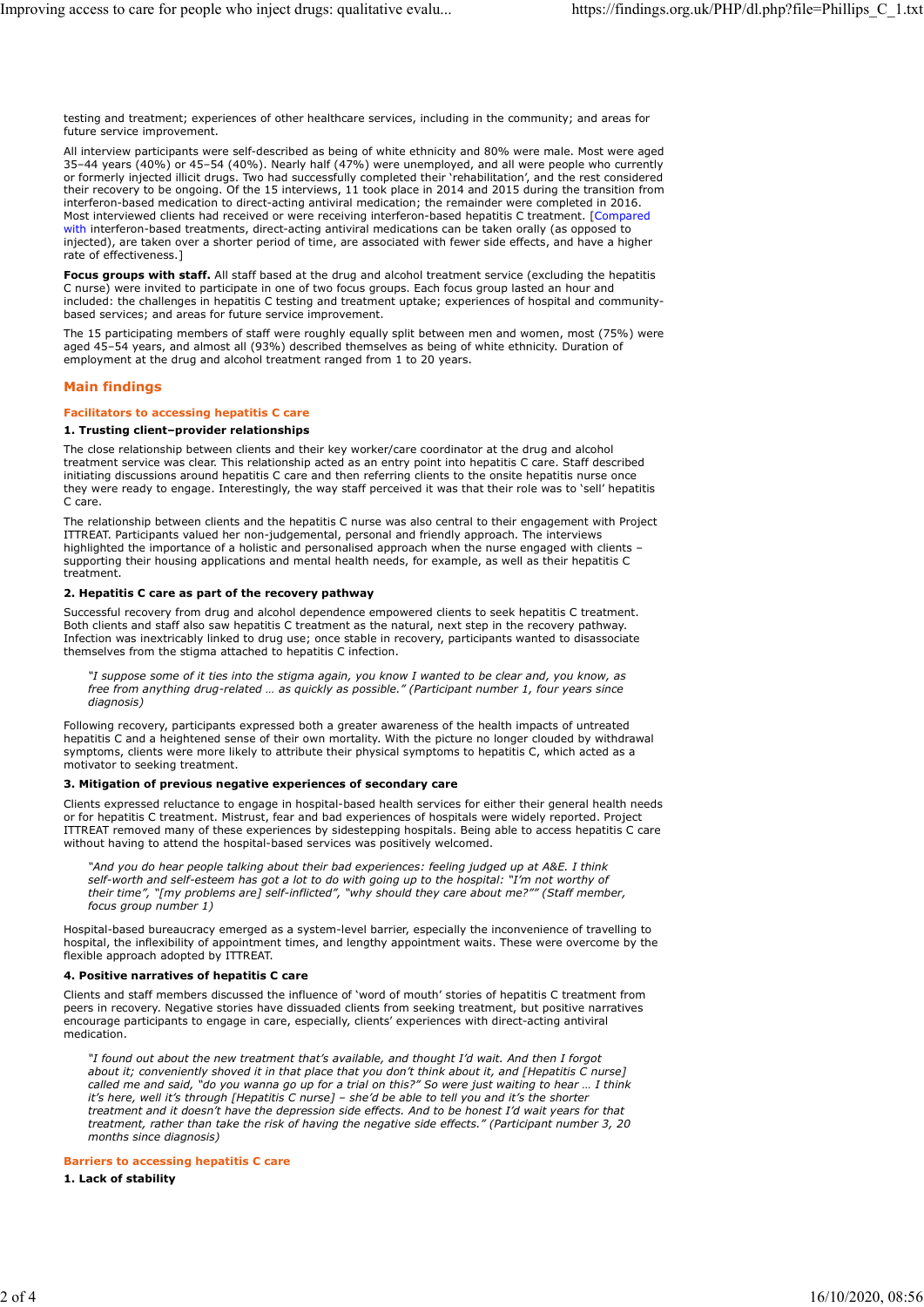Instability emerged as a central factor preventing participants from accessing hepatitis C treatment. Meeting health needs was seen as competing with the exigencies of social circumstances, including homelessness or lack of permanent accommodation, unemployment, and imprisonment.

"But because erm, my life was just chaos at the time … I was homeless, I was trying to hold down a job and … yeah it was just sort of really impossible for me to kind of have enough consistency to start doing the treatment." (Participant number 2, one year since diagnosis)

Furthermore, emotional instability due to complex mental health problems, lack of strong social networks and, in particular, ongoing drug and alcohol use, were seen as key factors in determining clients' stability and ability to engage in treatment.

#### 2. Stigma

Stigma relating to hepatitis C led to an initial reluctance amongst participants to accept the diagnosis, and an unwillingness to disclose their diagnosis to friends, family members and partners. This led to a delay in accessing information and treatment. Before engaging with the community service, participants reported very little knowledge of the health consequences of hepatitis C.

One considerable barrier to engagement with Project ITTREAT that emerged was the stigma associated with the physical premises of the drug and alcohol treatment programme. This was particularly evident among participants who were stable in recovery, no longer perceiving themselves as an 'addict'. This caused some participants to express their preference for a separate hepatitis C service in the community.

"Yeah, I used to have that a lot, kind of walking up the steps at the traffic lights and there are kind of loads of cars, kind of gridlock, and you know you're almost advertising yourself as like an addict walking up the steps." (Participant number 13, two years since diagnosis)

#### 3. Negative discourse around testing and treatment

Participants described negative anecdotes from their peers about hepatitis testing and treatment, revolving around the risk of substance use relapse [and potentially contracting the virus again], treatment-related side effects, the length of the course of treatment, and the need for painful liver biopsies.

"Yeah, and its side effects, cos back then as well it was all interferon and people were telling me it's like chemotherapy: you're gonna lose your hair and all sorts. And I was thinking, I don't feel ill … I'm not putting myself through all that." (Participant number 14, six years since diagnosis)

## The authors' conclusions

The featured study found that a community hepatitis clinic could successfully facilitate access hepatitis C treatment among people who use drugs. The presence of a dedicated healthcare worker, positive narratives of hepatitis C treatment from peers, and stability within drug and alcohol recovery were all important facilitators and motivators that enabled clients to address their hepatitis C diagnosis and access treatment.

Most facilitators were related to Project ITTREAT itself (trusting client–provider relationship, hepatitis C care as part of recovery process, mitigation of previous negative experiences of secondary care), while others such as the theme 'positive narratives of hepatitis C care' were reflective of both Project ITTREAT and newer treatments for hepatitis C.

Negative discourses around hepatitis C treatment were largely related to the older treatments and procedures for liver biopsies, while stigma attached to the clinic site was specific to the ITTREAT project. Stigma around hepatitis C and a lack of stability were general barriers reported in this cohort.

An unanticipated barrier for those who had graduated from drug use and opioid substitution therapy treatment was the stigma generated by locating the community hepatitis clinic within the drug and alcohol treatment service.

A limitation of the study is that the clients' perspective reflected only attendees of Project ITTREAT, and therefore excluded the experiences of people accessing drug and alcohol treatment who were not engaged in hepatitis C treatment through the project.

**FINDINGS COMMENTARY** In order to reduce hepatitis C to the low levels advocated by the World Health Organization, harm reduction interventions and hepatitis C treatment will be needed. While opioid substitution therapy and needle exchange programmes can reduce the rate of new chronic infections ('incidence'), the World Health Organization cautions that the number of people infected ('prevalence') and mortality could remain high for a generation without treating those already infected.

The featured study found that a hepatitis C clinic sited in a drug and alcohol treatment service could overcome many of the barriers to treatment that could or would have deterred people who use drugs from using a similar service located in the more typical hospital setting, including through: ✓ capitalising on the close relationship between clients and their key workers/care coordinators;

✓ hepatitis C nurses adopting a non-judgemental, personal and friendly approach, and supporting the wider needs of patients including their housing and mental health needs; ✓ cultivating positive experiences, conveyed by 'word of mouth' from peers.

However, as the authors acknowledged, these findings reflect what happened with people who engaged with the service, not the people who did not.

An unanticipated barrier of running a hepatitis C service from a drug and alcohol treatment service